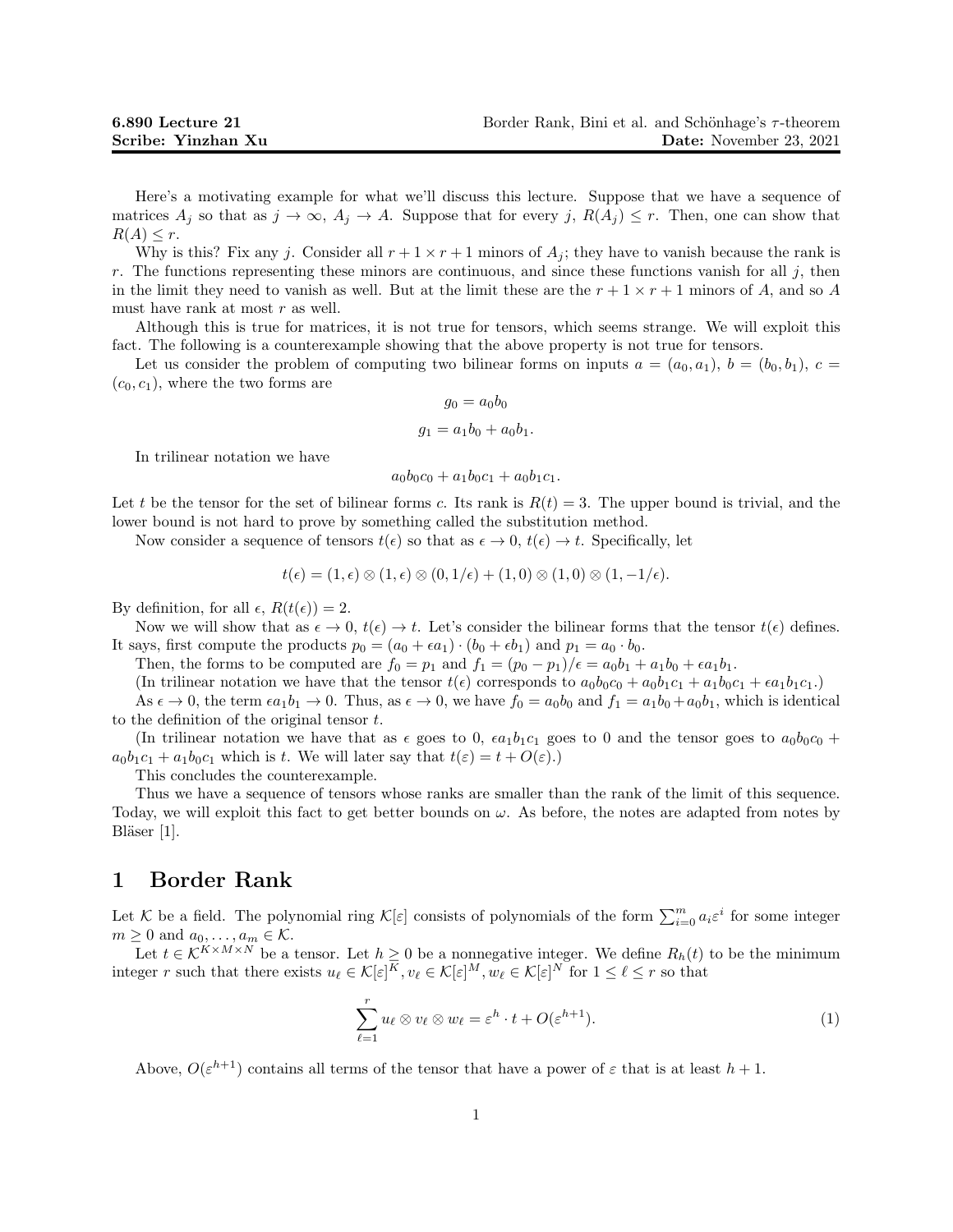Informally, we can think that  $\frac{1}{\varepsilon^h} \cdot \sum_{\ell=1}^r u_\ell \otimes v_\ell \otimes w_\ell$  approaches t when  $\epsilon$  approaches 0. If any of  $u_\ell, v_\ell, w_\ell$ has an entry that has degree greater than  $h$ , we can eliminate all terms with degree greater than  $h$  so that Equation (1) still holds. Thus, for the rank expression of  $R_h$ , we can assume the entries of  $u_\ell, v_\ell, w_\ell$  are degree  $\leq h$  polynomials in  $\varepsilon$ .

Using  $R_h(t)$ , we can define border rank as follows.

**Definition 1.1** (border rank). The border rank of a tensor t,  $\underline{R}(t)$ , is defined as  $\min_{h\geq 0} R_h(t)$ .

As an observation,  $R(t) = R_0(t) \ge R_1(t) \ge \cdots \ge R(t)$ .

In the last lecture, we showed many properties for the rank function  $R(\cdot)$ . It turns out many of those properties still hold for  $R_h(\cdot)$ . In the following lemma, we list those properties that will be used later.

**Lemma 1.1.** The followings are true for any tensors  $t \in \mathcal{K}^{K \times M \times N}$ ,  $t' \in \mathcal{K}^{K' \times M' \times N'}$ .

- (1) For any  $h \geq 0$  and any  $\pi \in S_3$ ,  $R_h(t) = R_h(\pi t)$ .
- (2) For any  $h, h' \geq 0$ ,  $R_{\max(h, h')}(t \oplus t') \leq R_h(t) + R_{h'}(t')$ .
- (3) For any  $h, h' \geq 0$ ,  $R_{h+h'}(t \otimes t') \leq R_h(t) \cdot R_{h'}(t')$ .

*Proof.* (1) We first show  $R_h(\pi t) \le R_h(t)$ . Suppose  $R_h(t) = r$ , and suppose

$$
\sum_{\ell=1}^r u_{\ell,1}\otimes u_{\ell,2}\otimes u_{\ell,3}=\varepsilon^h t+O(\varepsilon^{h+1}).
$$

Then it is not hard to verify that

$$
\sum_{\ell=1}^r u_{\ell,\pi^{-1}(1)} \otimes u_{\ell,\pi^{-1}(2)} \otimes u_{\ell,\pi^{-1}(3)} = \varepsilon^h(\pi t) + O(\varepsilon^{h+1}),
$$

which implies  $R_h(\pi t) \leq r$ .

We can show  $R_h(\pi t) \geq R_h(t)$  analogously.

(2) Without loss of generality, assume  $h \geq h'$ . Let  $R_h(t) = r$  and  $R_{h'}(t') = s$ . Suppose

$$
\sum_{\ell=1}^r u_\ell \otimes v_\ell \otimes w_\ell = \varepsilon^h t + O(\varepsilon^{h+1}),\tag{2}
$$

and

$$
\sum_{\ell=1}^{s} u_{\ell}' \otimes v_{\ell}' \otimes w_{\ell}' = \varepsilon^{h'} t + O(\varepsilon^{h'+1}).
$$
\n(3)

We can multiply both sides of Equation (3) by  $\varepsilon^{h-h'}$  to get

$$
\sum_{\ell=1}^s (u'_\ell \varepsilon^{h-h'}) \otimes v'_\ell \otimes w'_\ell = \varepsilon^h t + O(\varepsilon^{h+1}).
$$

We can define  $\hat{u}_{\ell}$  to be  $u_{\ell}$  but padded with K' zeros at the end. We can similarly define  $\hat{v}_{\ell}$  and  $\hat{w}_{\ell}$ .<br>For  $\hat{u}'$ ,  $\hat{u}'$ , we can define them to be  $u'$ ,  $v'$ ,  $w'$  padded with K, M and N zeros a For  $\hat{u}'_l, \hat{v}'_l, \hat{w}'_l$ , we can define them to be  $u'_l, v'_l, w'_l$  padded with K, M and N zeros at the beginning, respectively. Then we have

$$
\sum_{\ell=1}^r \widehat{u}_{\ell} \otimes \widehat{v}_{\ell} \otimes \widehat{w}_{\ell} + \sum_{\ell=1}^s (\widehat{u}'_{\ell} \varepsilon^{h'-h}) \otimes \widehat{v}'_{\ell} \otimes \widehat{w}'_{\ell} = \varepsilon^h(t \oplus t') + O(\varepsilon^{h+1}),
$$

which implies  $R_h(t \oplus t') \leq r + s = R_h(t) + R_{h'}(t')$ .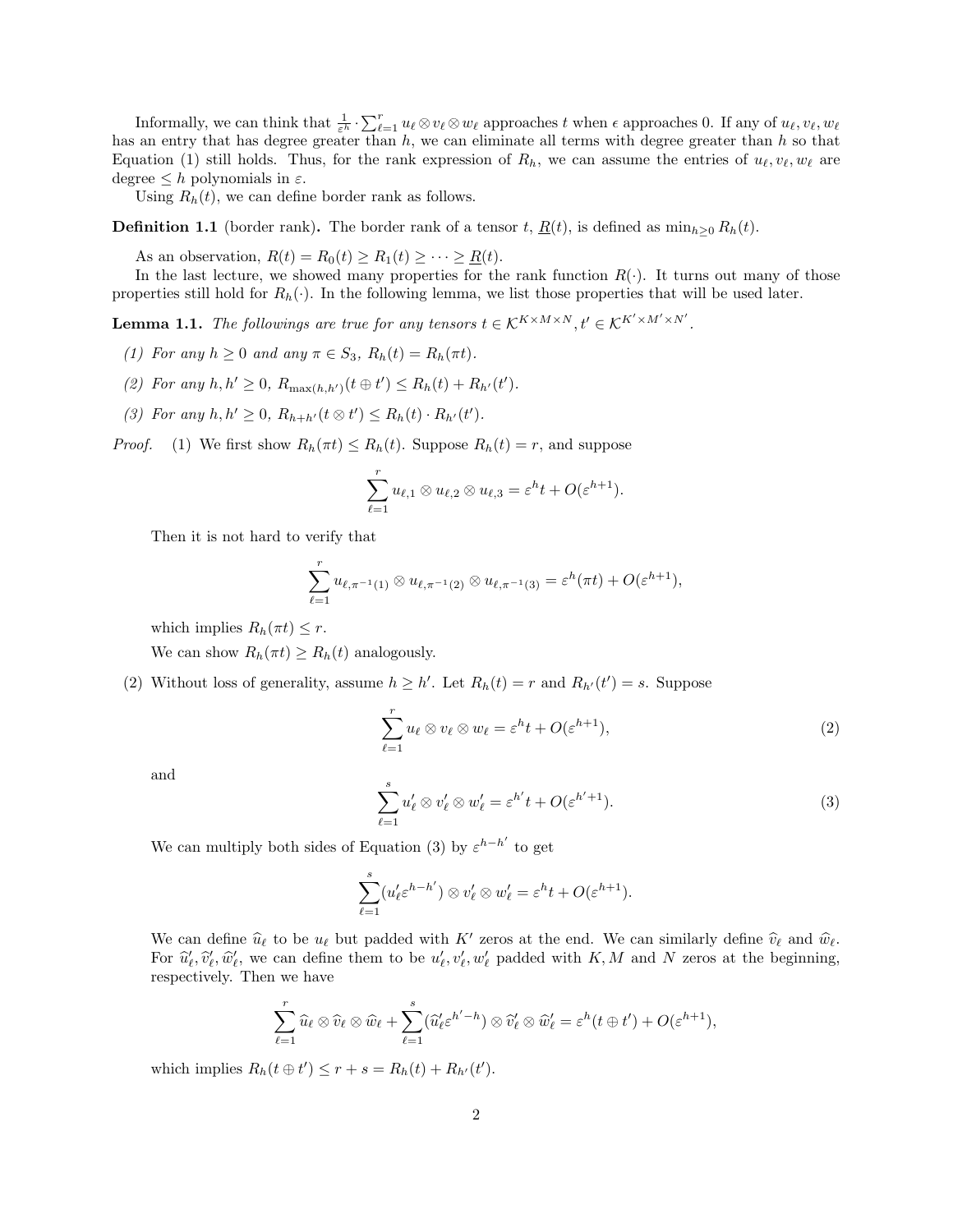(3) Let  $R_h(t) = r$  and  $R_{h'}(t') = s$ . Suppose

$$
\sum_{\ell=1}^r u_\ell \otimes v_\ell \otimes w_\ell = \varepsilon^h t + O(\varepsilon^{h+1}) \quad \text{and} \quad \sum_{\ell=1}^s u'_\ell \otimes v'_\ell \otimes w'_\ell = \varepsilon^{h'} t + O(\varepsilon^{h'+1}).
$$

Then

$$
\sum_{\ell=1}^r\sum_{\ell'=1}^s (u_\ell\otimes u'_{\ell'})\otimes (v_\ell\otimes v'_{\ell'})\otimes (w_\ell\otimes w'_{\ell'})=\varepsilon^{h+h'}(t\otimes t')+O(\varepsilon^{h+h'+1}).
$$

The border rank is nicely related to the rank of a tensor with the following lemma.

**Lemma 1.2.** For any tensor  $t \in K^{K \times M \times N}$ , If  $R_h(t) \leq r$ , then  $R(t) \leq c_h \cdot r$ , where  $c_h \leq {h+2 \choose 2}$ .

When the field K is infinite, we can actually improve the bound on  $c_h$  to  $2h + 1$ . However, in the later proofs, what we really need is the fact that  $c_h$  is bounded by a polynomial in h. Thus, we won't prove the tighter upper bound on  $c_h$ .

Proof of Lemma 1.2. Let  $\sum_{\ell=1}^r u_\ell \otimes v_\ell \otimes w_\ell = \varepsilon^h \cdot t + O(\varepsilon^{h+1})$ . Note that the entries of  $u_\ell, v_\ell, w_\ell$  are polynomials of degree bounded by h. Thus, we can rewrite  $u_{\ell}$  as  $\sum_{i=0}^{h} u_{\ell,i} \cdot \varepsilon^i$ , where  $u_{\ell,i} \in \mathcal{K}^K$ . Similarly,  $v_{\ell} = \sum_{j=0}^{h} v_{\ell,j} \cdot \varepsilon^{j}$  and  $w_{\ell} = \sum_{k=0}^{h} w_{\ell,k} \cdot \varepsilon^{k}$ . Therefore, we can express  $t$  as

$$
\sum_{i+j+k=h}\sum_{\ell=1}^r u_{\ell,i}\otimes v_{\ell,j}\otimes w_{\ell,k},
$$

which has at most  $\binom{h+2}{2} \cdot r$  terms. Thus,  $R(t) \leq \binom{h+2}{2} \cdot r$ .

In the last lecture, we showed that if the rank of a matrix multiplication tensor  $\langle K, M, N \rangle$  is r, then  $\omega \leq \frac{3 \log r}{\log(KMN)}$ . A similar result also holds for border rank. Since border rank can be smaller than rank, using border rank can give better bounds on  $\omega$ .

**Theorem 1.1.** If  $\underline{R}(\langle K, M, N \rangle) \leq r$ , then  $\omega \leq \frac{3 \log r}{\log(KMN)}$ 

*Proof.* Let  $T = KMN$ . By the results from last lecture, we know that

$$
\langle T, T, T \rangle = \langle K, M, N \rangle \otimes \langle M, N, K \rangle \otimes \langle N, K, M \rangle.
$$

Let h be such that  $\underline{R}(\langle K, M, N \rangle) = R_h(\langle K, M, N \rangle)$ . By Lemma 1.1 (1),  $R_h(\langle K, M, N \rangle) = R_h(\langle M, N, K \rangle)$  $R_h(\langle N, K, M \rangle) \leq r$ . Then by Lemma 1.1 (3),  $R_{3h}(\langle T, T, T \rangle) \leq r^3$ .

For any integer  $s \geq 1$ ,  $\langle T^s, T^s, T^s \rangle$  is  $\langle T, T, T \rangle$  tensor product with itself s times. Thus,  $R_{3hs}(\langle T^s, T^s, T^s \rangle) \leq$  $r^{3s}$ . Thus, by Lemma 1.2,  $R(\langle T^s, T^s, T^s \rangle) \leq c_{3hs} \cdot r^{3s}$ , where  $c_{3hs}$  is  $\binom{3hs+2}{2}$ .

A result from last lecture says that if  $R(\langle T^s, T^s, T^s \rangle) \leq c_{3hs} \cdot r^{3s}$ , then

$$
\omega \le \frac{3\log(c_{3hs}r^{3s})}{\log(T^{3s})},
$$

which simplifies to

$$
\omega \le \frac{3\log r}{\log(KMN)} + \frac{3\log(c_{3hs})}{3s\log(NMK)} = \frac{3\log r}{\log(KMN)} + O\left(\frac{\log s}{s}\right).
$$

Thus, the bound approaches  $\frac{3 \log r}{\log(KMN)}$  when s approaches  $\infty$ . Since  $\omega$  is defined to be an infimum, it means that  $\omega \leq \frac{3 \log r}{\log(KMN)}$ .

 $\Box$ 

 $\Box$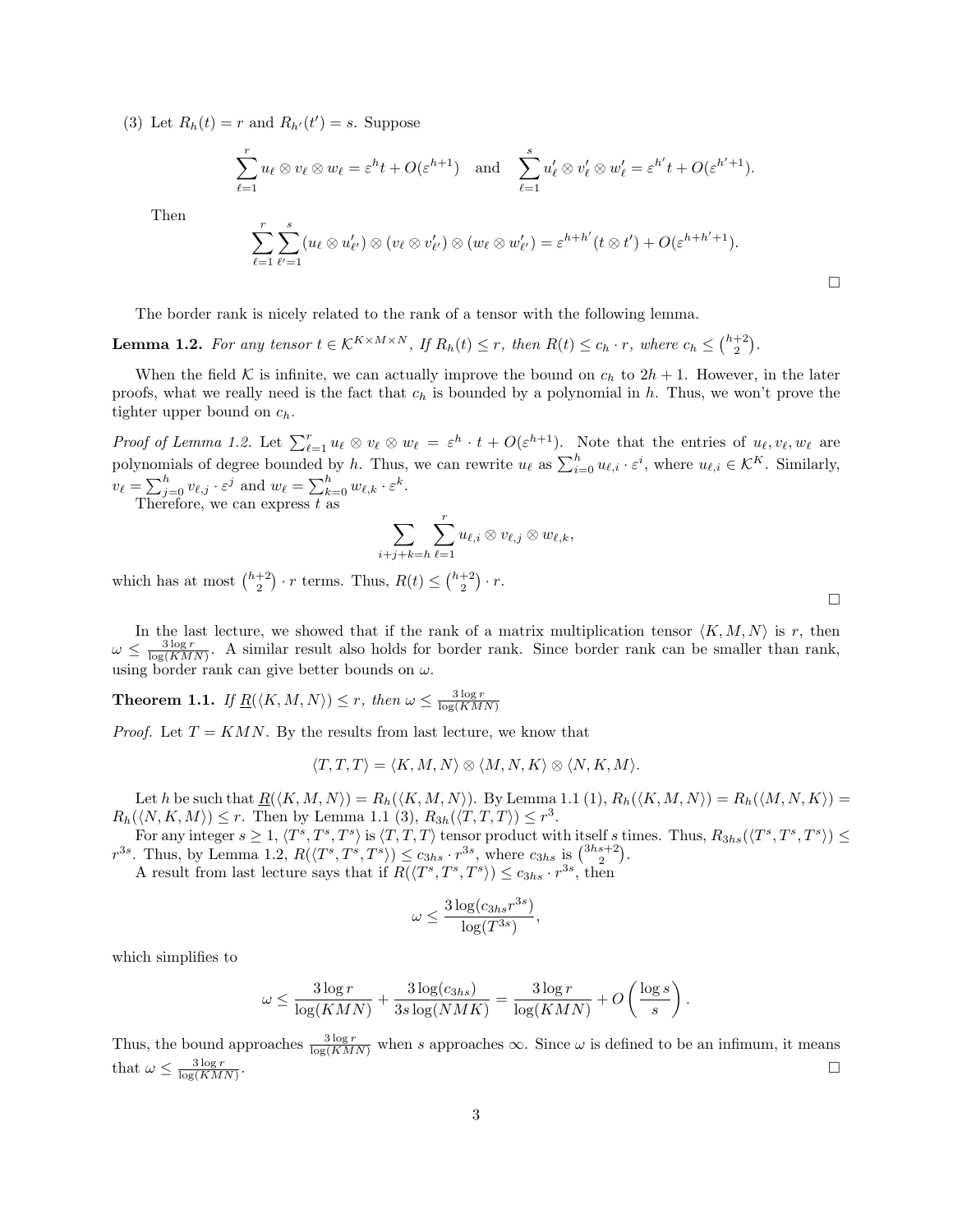|    |                                        | ŦΩ          | $\sim$<br>$\gamma_{10}$<br>上口<br>ハンハン ハンハンド |
|----|----------------------------------------|-------------|---------------------------------------------|
| -- | $\sigma$ 44<br>$\overline{\mathbf{v}}$ | $\sigma$ 20 | .<br>oo<br>د∠'<br>--                        |

Figure 1: An illustration of how to decompose  $\langle 2, 2, 3 \rangle$  to two copies of t. The directions of the lines indicate which copy of t the entries are involved.

# 2 Bini et al.'s Example

Now we have established the relationship between border rank and  $\omega$ , we can bound the border rank of some small matrix multiplication tensors to get a better bound on  $\omega$ . The example in this section is due to Bini et al. [2].

First, we consider the following partial matrix multiplication.

|  |  |  | $\begin{bmatrix} x_{11} & x_{12} \\ x_{21} & x_{22} \end{bmatrix} \begin{bmatrix} y_{11} & y_{12} \\ y_{21} & y_{22} \end{bmatrix} = \begin{bmatrix} z_{11} & z_{12} \\ z_{21} & z_{22} \end{bmatrix}$ , |  |
|--|--|--|----------------------------------------------------------------------------------------------------------------------------------------------------------------------------------------------------------|--|
|  |  |  |                                                                                                                                                                                                          |  |

where we want to compute a 2 by 2 matrix multiplication but we don't need the  $z_{22}$  entry. It can be shown that the tensor t for this partial matrix multiplication has rank 6. However, we will show that  $R_1(t) \leq 5$ .

Consider the following five products

 $P_1 = (x_{12} + \varepsilon x_{22})y_{21}$  $P_2 = x_{11}(y_{11} + \varepsilon y_{12})$  $P_3 = x_{12}(y_{12} + y_{21} + \varepsilon y_{22})$  $P_4 = (x_{11} + x_{12} + \varepsilon x_{21})y_{11}$  $P_5 = (x_{12} + \varepsilon x_{21})(y_{11} + \varepsilon y_{22})$ 

Then it is easy to verify that

$$
\varepsilon P_1 + \varepsilon P_2 = \varepsilon z_{11} + O(\varepsilon^2)
$$
  
\n
$$
P_2 - P_4 + P_5 = \varepsilon z_{12} + O(\varepsilon^2)
$$
  
\n
$$
P_1 - P_3 + P_5 = \varepsilon z_{21} + O(\varepsilon^2)
$$

Thus,  $R(t) \leq R_1(t) \leq 5$ .

We can actually use this construction to get an upper bound for the border rank of  $\langle 2, 2, 3 \rangle$ . As illustrated in Figure 1,  $\langle 2, 2, 3 \rangle$  can be decomposed to two copies of t, and thus  $\underline{R}(\langle 2, 2, 3 \rangle) \leq 2\underline{R}(t) \leq 10$ . Thus, we can apply Theorem 1.1 to get  $\omega \leq \frac{3 \log 10}{\log 12} \leq 2.78$ .

### 3 Schönhage's  $\tau$ -theorem

Bini et al.'s bound on  $\omega$  was improved by Schönhage only two years later. Schönhage [3] proved the following general theorem, called the Schönhage  $\tau$  Theorem, that considers the border rank of direct sums of several matrix multiplication tensors. The theorem is also known as the Asymptotic Sum Inequality.

**Theorem 3.1** (Schönhage's  $\tau$ -Theorem). Suppose for some integers  $r > p$  and integers  $k_i, m_i, n_i$  for  $1 \leq$  $i \leq p$ ,  $\underline{R}(\bigoplus_{i=1}^p \langle k_i, m_i, n_i \rangle) \leq r$ , then  $\omega \leq 3\tau$  where  $\tau$  is the solution to  $\sum_{i=1}^p (k_i m_i n_i)^{\tau} = r$ .

We delay the proof of Schönhage's τ-theorem until next lecture. In this lecture, we will discuss the implication of the theorem and several tools needed for the proof.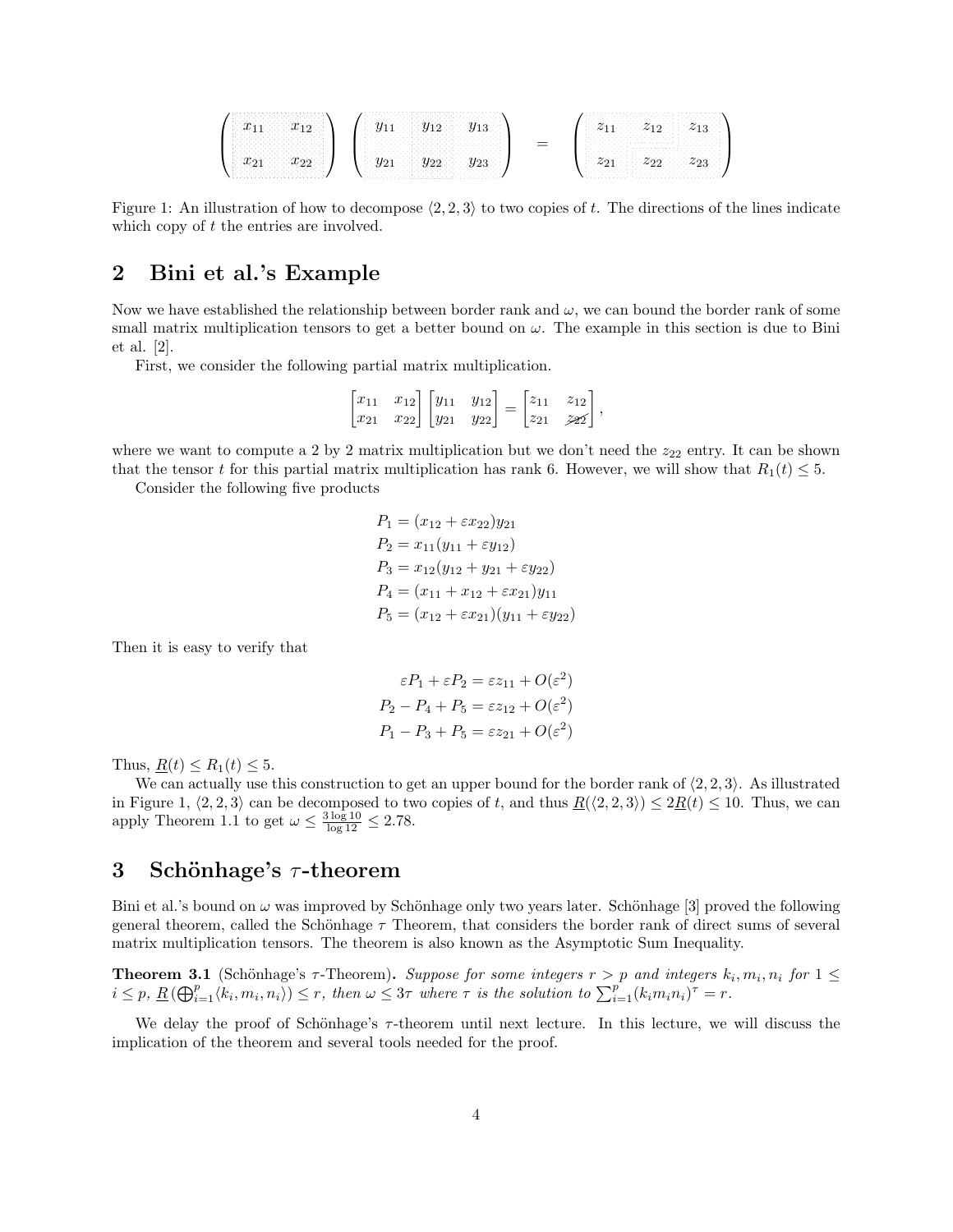#### 3.1 Better Bound on  $\omega$

We will consider the direct sum in the form  $\langle k, 1, n \rangle \oplus \langle 1, m, 1 \rangle$ . It is known that  $R(\langle k, 1, n \rangle \oplus \langle 1, m, 1 \rangle)$  $kn + m$ ; also, it is known that  $R(\langle k, 1, n \rangle) = kn$  and  $R(\langle 1, m, 1 \rangle) = m$ . Thus, it is essential to consider the border rank of the direct sum of multiple matrix multiplication tensors in order to get this improvement. Schönhage showed that  $R(\langle k, 1, n \rangle \oplus \langle 1, m, 1 \rangle) \leq kn + 1$  if  $m = (k - 1)(n - 1)$ . In this lecture, we will prove the special case  $\underline{R}(\langle 3, 1, 3 \rangle \oplus \langle 1, 4, 1 \rangle) \leq 10$ . It is a good exercise to generalize this proof.

When  $k = 3, n = 3, m = 4$ , we want to compute the  $a_i b_j$  for all  $i, j \in [3]$  and  $\sum_{\ell=1}^4 u_{\ell} v_{\ell}$  together. Consider the following ten products.

$$
P_1 = (a_1 + \varepsilon u_1)(b_1 + \varepsilon v_1)
$$
  
\n
$$
P_2 = (a_1 + \varepsilon u_2)(b_2 + \varepsilon v_2)
$$
  
\n
$$
P_3 = (a_2 + \varepsilon u_3)(b_1 + \varepsilon v_3)
$$
  
\n
$$
P_4 = (a_2 + \varepsilon u_4)(b_2 + \varepsilon v_4)
$$
  
\n
$$
P_5 = (a_3 - \varepsilon u_1 - u_3)b_1
$$
  
\n
$$
P_6 = (a_3 - \varepsilon u_2 - u_4)b_2
$$
  
\n
$$
P_7 = a_1(b_3 - \varepsilon v_1 - \varepsilon v_2)
$$
  
\n
$$
P_8 = a_2(b_3 - \varepsilon v_3 - \varepsilon v_4)
$$
  
\n
$$
P_9 = a_3b_3
$$
  
\n
$$
P_{10} = (a_1 + a_2 + a_3)(b_1 + b_2 + b_3)
$$

Clearly,  $P_1$  through  $P_9$  compute  $a_i b_j$  for all  $i, j \in [3]$ . Also, since

$$
\varepsilon^2 \sum_{\ell=1}^4 u_{\ell} v_{\ell} = P_1 + \cdots P_9 - P_{10},
$$

these ten products are sufficient. Thus,  $R(\langle 3, 1, 3 \rangle \oplus \langle 1, 4, 1 \rangle) \leq 10$ .

We can apply Schönhage's  $\tau$ -theorem using the condition  $R(\langle k, 1, n \rangle \oplus \langle 1, m, 1 \rangle) \leq kn+1$  for  $k=4, n=3$ and  $m = 6$ . We get that  $\omega \leq 3\tau$  where  $\tau$  is the solution to  $12^{\tau} + 6^{\tau} = 13$ . This implies  $\omega \leq 2.57$ , a much better bound!

#### 3.2 Tools

In this section, we introduce several tools necessary to prove Schönhage's  $\tau$ -theorem.

**Definition 3.1** (identity tensor).  $\langle r \rangle$  is the identity tensor in  $\mathcal{K}^{r \times r \times r}$ , where

$$
\langle r \rangle_{i,j,k} = \begin{cases} 1 & : i = j = k \\ 0 & : \text{otherwise} \end{cases}
$$

It is easy to see that  $\langle r \rangle = \sum_{i=1}^r e_i \otimes e_i \otimes e_i$ , where  $e_i$  is the vector whose *i*-th coordinate is 1 and all other coordinates are 0. It is known that  $R(\langle r \rangle) = r$ .

**Definition 3.2** (restriction). Let  $t \in K^{K \times M \times N}$  and  $t' \in K^{K' \times M' \times N'}$ . We say t is a restriction of  $t'$   $(t \leq t')$ if there exist homomorphisms

$$
A: \mathcal{K}^{K'} \to \mathcal{K}^{K}
$$

$$
B: \mathcal{K}^{M'} \to \mathcal{K}^{M}
$$

$$
C: \mathcal{K}^{N'} \to \mathcal{K}^{N},
$$

such that  $t = (A \otimes B \otimes C)t'$ .